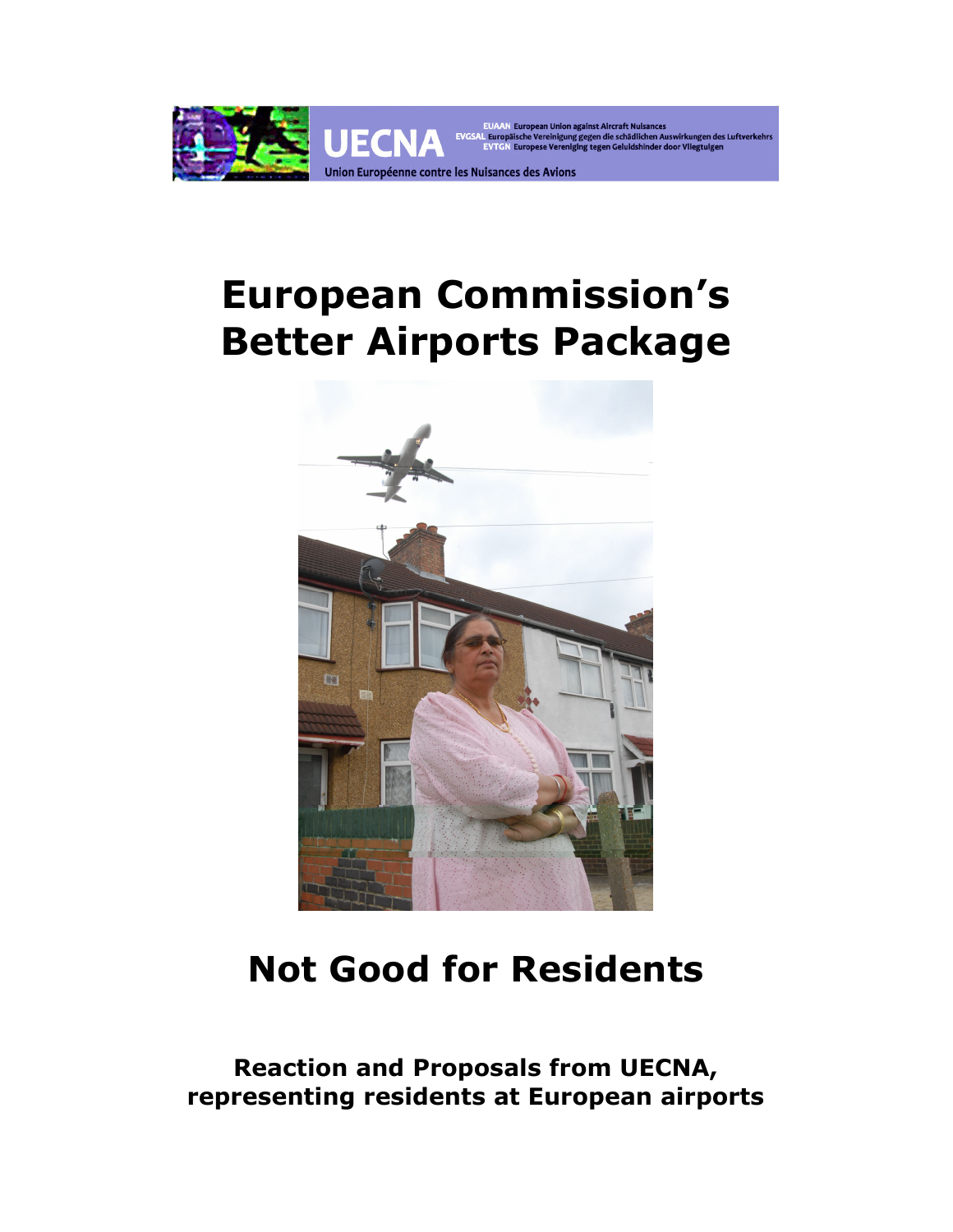## **Introduction**

#### http://ec.europa.eu/transport/air/airports/airports\_en.htm

At the end of last year the European Commission published its 'Better Airports Package.' The Better Airports Package will now go to the European Parliament and member states under the co-decision procedure.

### **The Better Airports Package: Key Features**

Its starting point is that "if no action it taken, by 2030 19 European airports will be operating at full capacity all day, every day, and an estimated 10% of demand will go unmet through lack of airport capacity". It, therefore, wants to find ways of making airports more efficient so that they can handle more planes. The Commission has identified a number of ways in which this can be done:

#### **Slots**

At present it is quite difficult for airlines to sell slots. This means that airlines often operate planes that are fairly empty simply to keep their slot. The Commission is proposing to make it easier to sell slots to other airlines.

#### **Ground-handling**

The Commission has found that 70% of flight delays are caused by problems on the ground, not in the air. Therefore, it has come up with a number of proposals to make operations on the ground – known as 'ground-handling' – more efficient.

#### **Noise**

The Commission recognizes that, if these measures are effective, it will enable more planes to use Europe's airports and that this will mean increased noise levels for residents. Therefore, it is proposing some measures which would reduce noise:

- It will make it easier for airports to phase out the noisiest aircraft
- It is suggesting that the Commission is given a role to scrutinize noise procedures at airports. It wants to see consistency across Europe. It wants to see decisions about noise taken in a transparent way, with residents properly informed. It also wants decisions about noise to be based on factual evidence. But it goes into very little detail about this. And it stresses that the interests of residents must be 'balanced' against the interests of passengers and of the aviation industry.

The Commission is proposing that **Directive 2002/30/EC** (which covers airport noise) be repealed and be replaced by the proposals in the Better Airports Package. They will not form a new directive. They will simply be rules and procedures.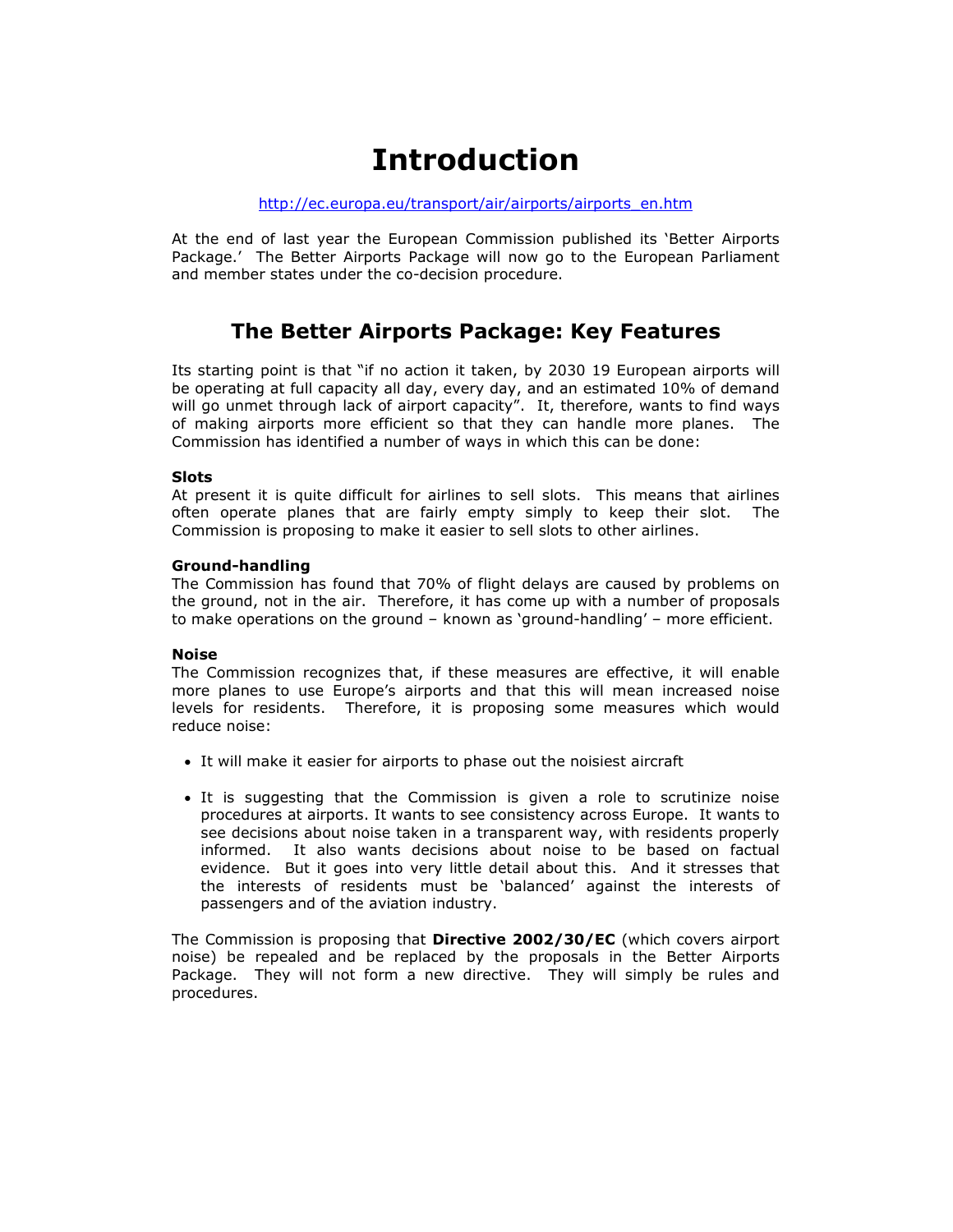## **Reaction and Proposals from UECNA**

We agree that airports and airlines should operate as efficiently as possible. We are concerned, though, that the main purpose of the measures porposed by the Commission to increase efficiency is to permit more aircraft to use the airports. We are opposed to an increase of aircraft as this increases noise for residents. There is also a potential contradiction between "handling more planes" at European airports and the challenges of rising oil prices, decarbonizing transport and climate change. Indeed, there is a strong case for a reduction in the number of planes using most of Europe's airports.

### **UECNA Proposals**

We welcome the Commission's proposal to make it easier to phase out the noisiest aircraft currently using European airports. However, this does not offer sufficient opportunity to protect residents.

**1. Directive 2002/30/EC needs to be retained and strengthened.** It should include noise targets which airports are required to meet. These targets should be based on the guidelines produced by the World Health Organisation. There should be a date by which these targets should be met. It should follow the pattern of the Air Quality Directive which set legal limits to be met by 2010. We recognise that it will take some years for the World Health Organisation noise guidelines to be met but without a target date there is no incentive for the aviation industry to significantly reduce the noise it creates.

**2. The aim of the Commission's proposals – to make full use of capacity at Europe's airports – is in conflict with the needs of residents.** It is the sheer number of aircraft using Europe's airports that causes the real problem for most residents. An increase on the scale envisaged by the Commission, even allowing for the fact that some of the aircraft would be quieter, would make life unacceptably noisy for many residents. We recommend an annual cap is placed on the total number of flights permitted to use each of Europe's airports. This is not incompatible with improving the efficiency of airports. We envisage it is combined with an accelerated and large-scale transfer of short-haul flights within Europe to high speed trains. Such a transition would result in sufficient slots being freed up to accommodate any growth of aviation demand for many years.

**3. The Commission's proposal on slots is a missed opportunity to control the number of aircraft using Europe's airports.** Slot auctioning would provide such an opportunity. It would be a mechanism member states could use to limit the number of aircraft using an airport. It would also raise a considerable amount of money for the member states. We recognise this might require new EU legislation.

**4. The Commission's proposal that it wants to see decisions about noise taken in a transparent way, with residents properly informed, is welcomed in principle, but it is too vague.** The population surrounding airports and under flight paths need to be given the status of "interested" parties in a retained and strengthened Directive 2002/30/EC in order to guarantee them a voice in decisions related to noise. In particular, residents should have a right to be involved in decisions about changes to flight paths, operational procedures and an increase in the number of flights using a particular flight path.